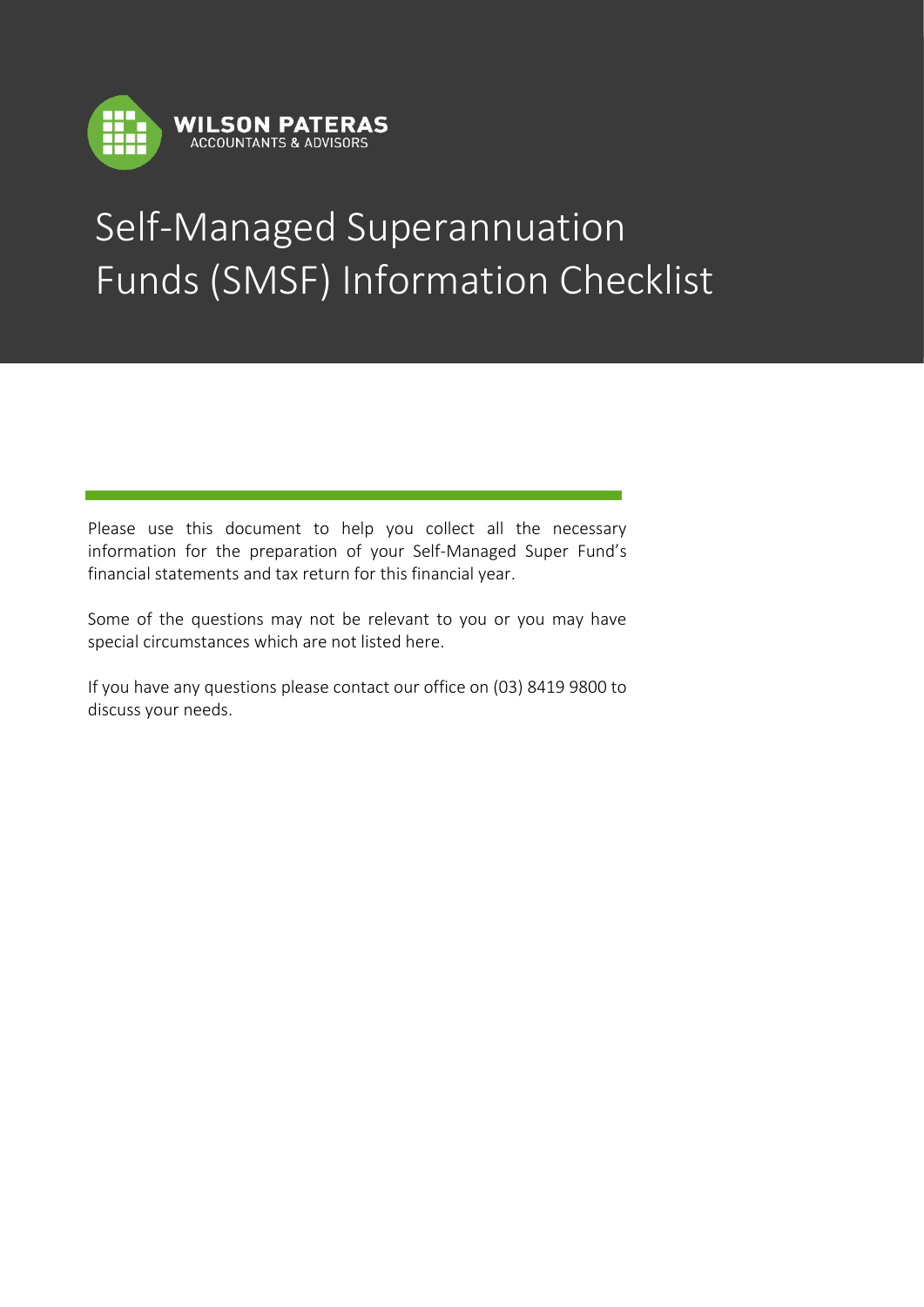

| <b>Bank Accounts</b>                                                                                                         | Yes    | No             | N/A          |
|------------------------------------------------------------------------------------------------------------------------------|--------|----------------|--------------|
| Bank Statements for the financial year period 1 July - 30 June                                                               | П      | $\Box$         |              |
| Details and documentation of all transactions, including expenses                                                            | П      | □              | $\Box$       |
| Shares                                                                                                                       | Yes    | <b>No</b>      | N/A          |
| Contract notes for purchases and sales, or broker transaction listing                                                        | □      | □              |              |
| Share application forms and confirmation of all allocations                                                                  | □      | □              | $\Box$       |
| Holding statements                                                                                                           | П      | □              |              |
| Dividend statements                                                                                                          | П      | П              |              |
| Documentation of rights, bonus issue, returns of capital, restructures, take overs and broker<br>year end investment summary | П      | $\Box$         |              |
| Off-market transfer forms                                                                                                    | $\Box$ | $\Box$         | $\Box$       |
| <b>Trusts</b>                                                                                                                | Yes    | <b>No</b>      | N/A          |
| Purchase and sale documentation                                                                                              | $\Box$ | $\Box$         | $\mathsf{L}$ |
| Distribution Notices and year-end tax statement                                                                              | $\Box$ | $\Box$         | П            |
| Term Deposits/Debentures                                                                                                     | Yes    | <b>No</b>      | N/A          |
| Renewal notices                                                                                                              | П      | П              |              |
| Interest statements                                                                                                          | $\Box$ | $\Box$         | L            |
| <b>Managed Portfolios</b>                                                                                                    | Yes    | N <sub>o</sub> | N/A          |
| Annual statement                                                                                                             | $\Box$ | $\Box$         | $\Box$       |
| Year-end tax statement                                                                                                       | $\Box$ | $\Box$         | ΙI           |
| Cash account transaction listing                                                                                             | $\Box$ | $\Box$         | П            |
| Property - New Purchase                                                                                                      | Yes    | <b>No</b>      | N/A          |
| Purchase documentation                                                                                                       | $\Box$ | $\Box$         |              |
| Certificate of title                                                                                                         | $\Box$ | $\Box$         |              |
| Listing of depreciable fixtures and fittings/construction costs                                                              | П      | $\Box$         |              |
| Lease agreement                                                                                                              | $\Box$ | $\Box$         | $\perp$      |
| Property - Current Year                                                                                                      | Yes    | <b>No</b>      | N/A          |
| Rental income statements                                                                                                     | П      | $\Box$         |              |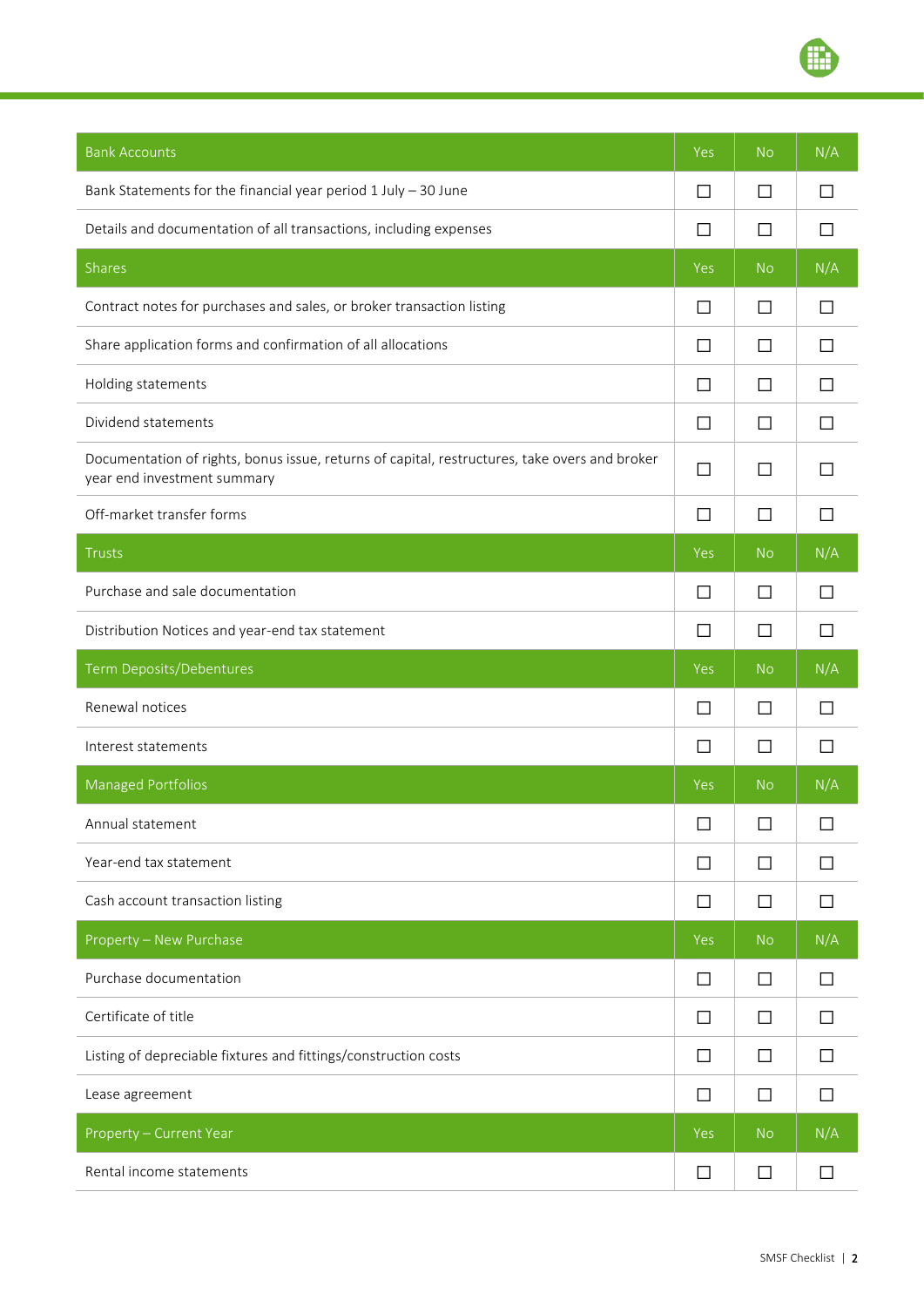